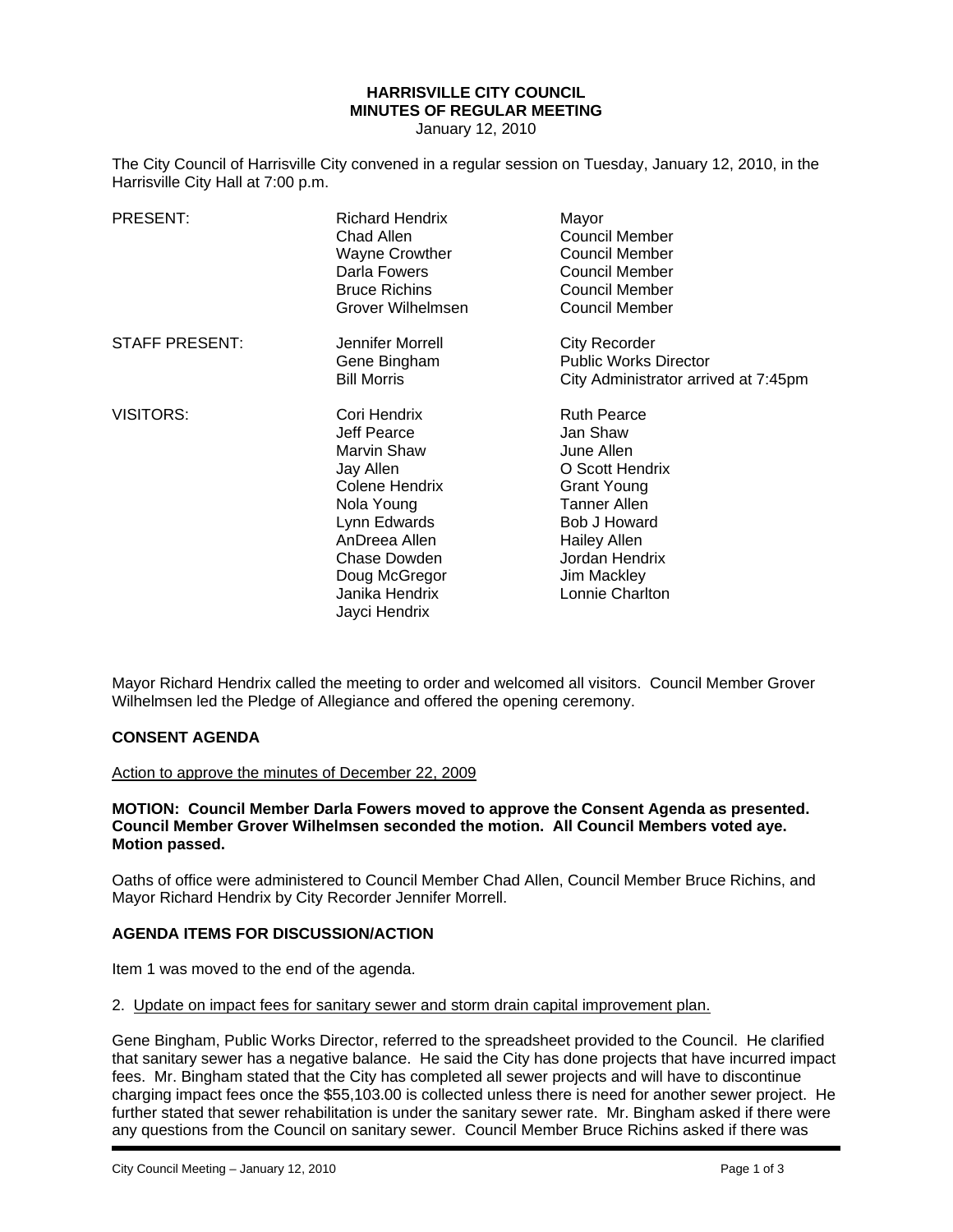anything unforeseen in last years projects. Mr. Bingham replied that there was not. He said everything came in with what they were quoted. He stated they were very pleased with ABC construction.

Council Member Darla Fowers asked for a review of the storm drain portion. Mr. Bingham stated that some projects are development generated. He referred to Project 1 on 750 West and said there is no storm drain or curb and gutter on the west side of the road. They would like to clean it up by matching it to the east side and installing storm drain and curb/gutter. Mr. Bingham stated that the proposed phase of Project 11 would actually be the upstream portion of the overall drainage project. Mr. Bingham described the flow of water. He said the goal of the entire storm drain project if possible, would be to eventually drain into Six Mile Creek. Also, the City still needs to continue accepting drainage from the golf course which would be done through this system. He stated the City could pipe the frontage of the 750 West property which would be beneficial to have in place for future development.

# 3. Report on Rice Creek Detention Basin impact fee reimbursement from North Ogden.

Gene Bingham reported on the disbursement of payment from North Ogden because there was some question of it getting into the appropriate City accounts. Mr. Bingham first explained that there is an interlocal agreement between the City and North Ogden. He said there are eleven homes that discharge into our sewer system, and all of the homes discharge into the storm drain system. The agreement was for North Ogden to remit the storm water and applicable sewer impact fees collected on building permits for those homes. Mr. Bingham and Mayor Hendrix went out and counted the lots with homes on the storm drain. Mr. Bingham said everything added up and it appears we are all caught up in the money owed to us by North Ogden. He added that it might take some time to collect the full amount due to the slow economy.

Mayor Hendrix explained that Rice Creek Detention Basin was on the north end of town and benefits the City, as well as North Ogden and Weber County. He said the City didn't want to foot the entire bill and North Ogden didn't have the money so, we opted to foot their end of it with repayment coming from each building permit that is issued. Mayor Hendrix said the detention basin allows water to come in and be released at a slower rate. He said it has served its purpose and even if the repayment is slow it was a good investment.

## 4. Confirmation of appointments to Central Weber Sewer Improvement District Board of Trustees and Bona Vista Water Improvement Board

Mayor Hendrix stated this is something the City is required to do every four years. Mayor Hendrix is recommending that Council Member Bruce Richins be appointed as Trustee for the Bona vista Water Board and is designating himself as Trustee to the Central Weber Sewer Improvement District. Mayor Hendrix said he wants to be more involved with Central Weber Sewer.

#### **MOTION: Council Member Darla Fowers made a motion to ratify the appointments. Council Member Chad Allen seconded the motion. All Council Members voted aye. Motion passed.**

## 5. Public Comments.

Bob Howard, 602 N Harrisville Road. Mr. Howard stated that another meeting was held regarding his property problem but to date no one has contacted him with the outcome of that meeting. Mayor Hendrix said he was not aware that Mr. Howard had not been contacted but will make sure that he is.

Lynn Edwards, 1068 N Harrisville Road. Mr. Edwards stated he is a representative for the Census Bureau. He has been to the City offices and talked with Jennifer Morrell about using the city cabin to give tests to job applicants. He asked if the Council had any questions or comments. Council Member Richins asked how many days they would be using the cabin. Mr. Edwards said it would be 1-2 days a week for 1 or 2 months depending on how quickly the Census Bureau fills the positions. He stated these jobs could last for 2-3 months. Council Member Fowers asked what their target number was for testing. Mr. Edwards stated they were originally going to test up to 6,000 but are now looking to test 1,000. He further commented that \$300 million will be allocated to cities and states based on census results.

Doug McGregor, 228 W 3450 N, Pleasant View, President of the Sons of the American Revolution Utah Chapter. Mr. McGregor said he is grateful for the help City staff has given. He mentioned they would be

i